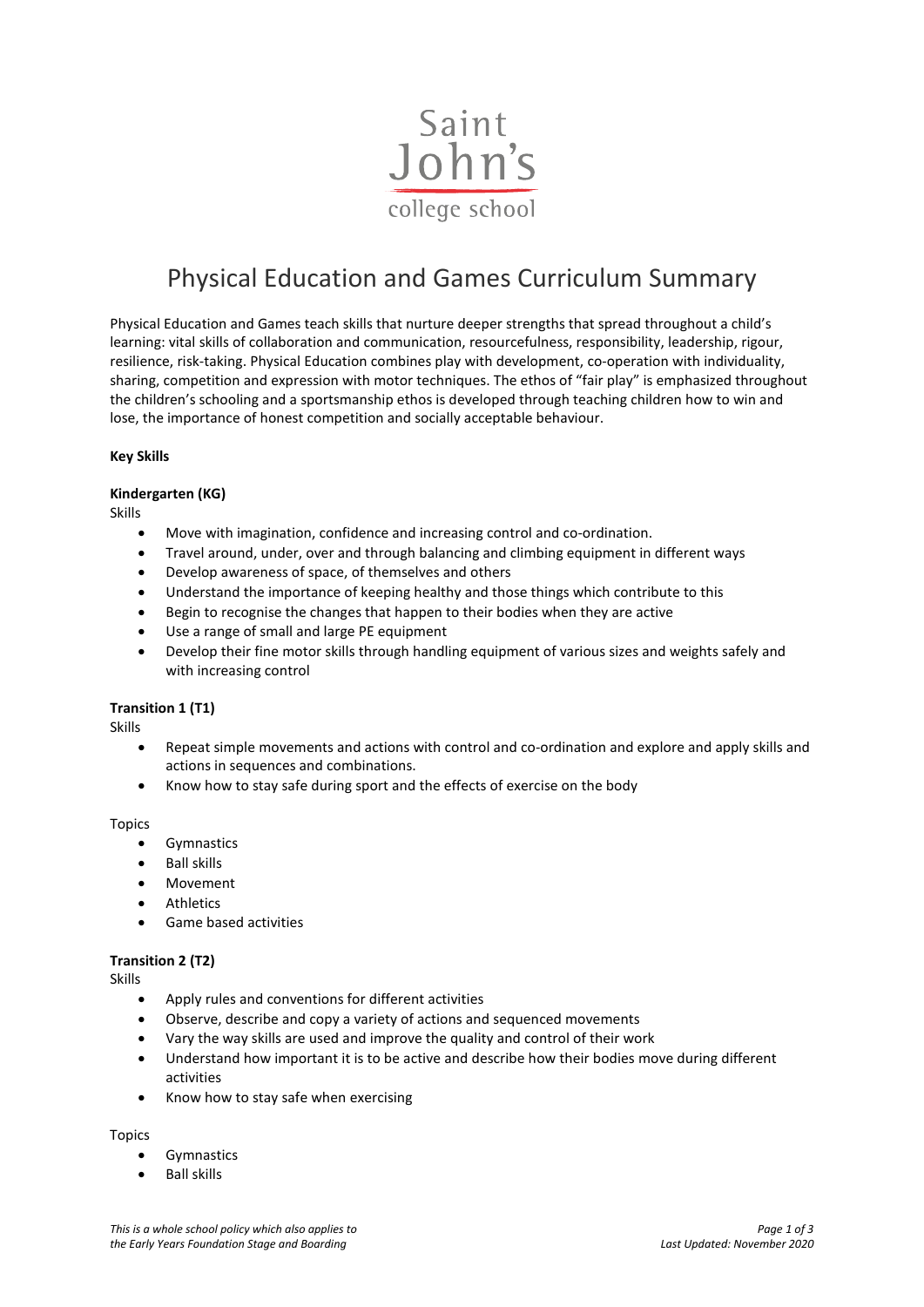- Hockey
- Netball
- **Cricket**
- Tag rugby
- **Swimming**
- **Athletics**

## **Form 1 and 2**

Skills

- Kick, strike, dribble, pass, shoot, catch and throw accurately and with control
- Know how to perform a variety of rolls
- Create sequences of movement including travelling in different ways
- Travel confidently over different types of apparatus, using them for balancing and travelling
- Explore and evaluate techniques for running (over different distances) throwing and jumping
- Understand how to retain possession, escape from a defender and mark an opponent
- Understand all the four strokes of swimming and know how to stay safe in water
- Know how to perform backhand, forehand, smash and lob hits
- Know how to stay safe when exercising
- In Form 2 inter-school fixtures happen in the terms major games, Hockey, Tag Rugby, Netball and Cricket

### Topics

- Gymnastics
- Swimming
- Athletics
- Badminton
- **Baskethall**

#### Boys

- Rugby
- Football (Form 1)
- Hockey
- Cricket

## Girls

- Hockey
- Football (Form 1)
- **Netball**
- Cricket

## **Form 3 – 6**

Inter-school fixtures are more frequent in this age range, and Inter-House, local, regional and national tournaments begin. Please see Sports Policy for more information about fixtures.

Skills

- Understand and demonstrate a range of tactics and strategies to overcome opponents in direct competition through team games and individual games (Badminton, Basketball, Cricket, Hockey, Netball, Rugby).
- Develop technique and improve performance in other competitive sports (Athletics, Gymnastics, Orienteering and Swimming)
- Know and perform a variety of vaults using apparatus
- Understand the importance of exercise and staying fit and healthy
- Take part in activities that present intellectual and physical challenges
- Work as a team, developing skills to solve problems either individually or as a group (Orienteering)